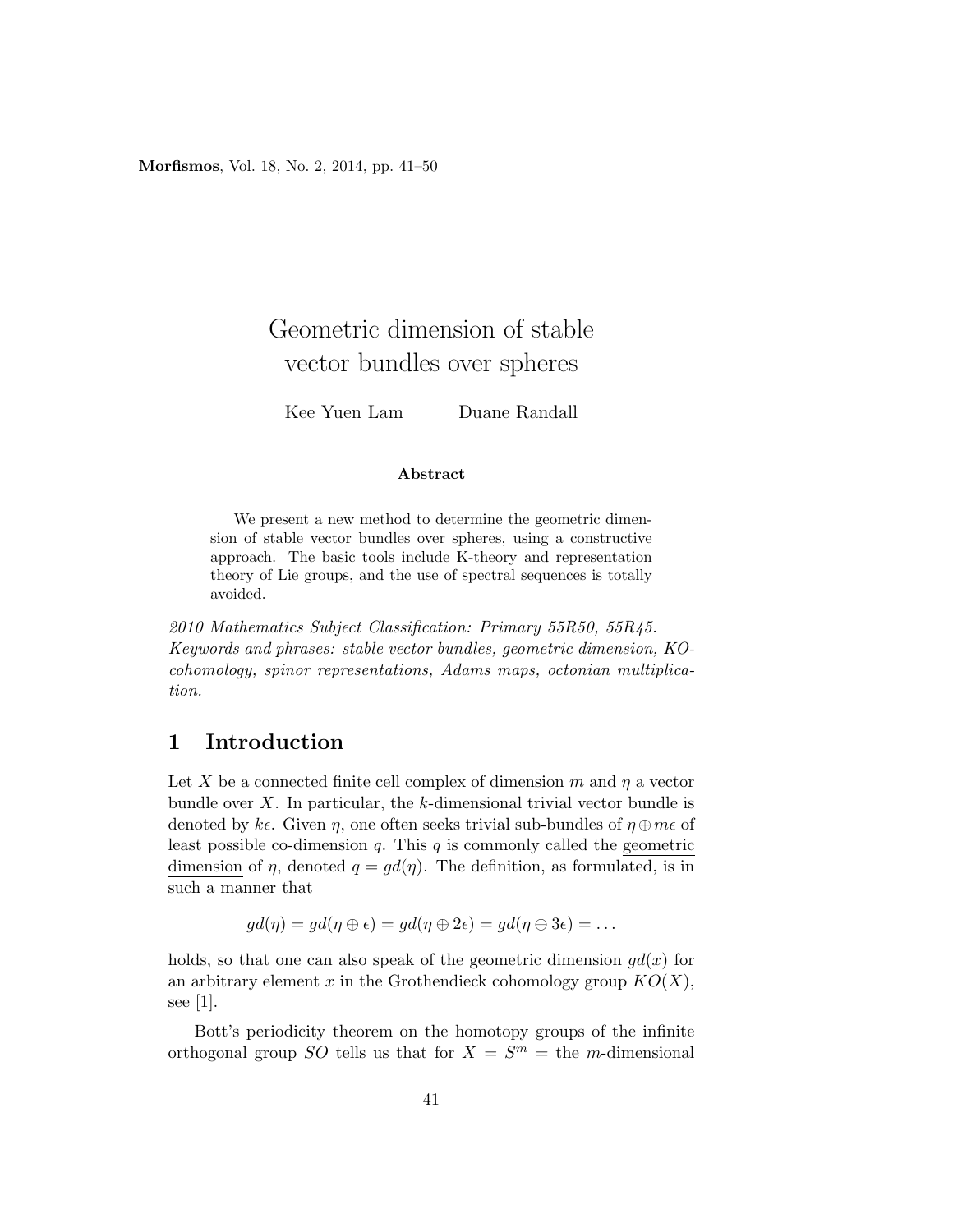sphere where  $m > 1$ , one has, in reduced cohomology,

$$
\widetilde{KO}(S^m) = [S^m, BSO] =
$$

$$
\pi_{m-1}(SO) = \begin{cases} 0 & m \equiv 3, 5, 6 \text{ or } 7 \pmod{8}, \\ \mathbb{Z} & m \equiv 0, 4 \pmod{8}, \\ \mathbb{Z}/2\mathbb{Z} & m \equiv 1, 2 \pmod{8}. \end{cases}
$$

An obvious question then is to determine  $gd(x)$  for x a generator of any of the above nonzero groups. Here in fact one is trying to further pinpoint Bott's result by asking: if  $x$  is interpreted as an essential map in the diagram



what is the smallest q such that  $x$  can be homotopically compressed into the finite orthogonal group  $SO(q)$ ? The complete answer, obtained through a period of 25 years, is due to Mark Mahowald and his coworkers [3, 5]. In these papers the principal tool is to use homotopy spectral sequences. The drawback of such an approach is that geometric features behind claimed results often become obscure, especially when calculation steps or analysis of differentials in spectral sequences are sometimes suppressed in favor of brevity. In this paper we aim at providing a non-spectral sequence approach to determine  $gd(x)$  for all  $x \in \widetilde{KO}(S^m)$ , re-obtaining Theorem 1.1 of [5]:

- (I) For the generator x of  $\widetilde{KO}(S^{8k+1})$  or  $\widetilde{KO}(S^{8k+2})$  where  $k \geq 1$ , the geometric dimension  $gd(x) = 6$ .
- (II) For any nonzero element y in  $\widetilde{KO}(S^{4k})$ ,  $k \geq 5$ , the geometric dimention  $gd(y) = 2k + 1$ .

## 2 Spheres of dimension  $8k + 1$  and  $8k + 2$

**Theorem 2.1.** For  $k \geq 1$ , the generator x in  $\widetilde{KO}(S^{8k+1}) = \mathbb{Z}/2\mathbb{Z}$  has  $gd(x)=6.$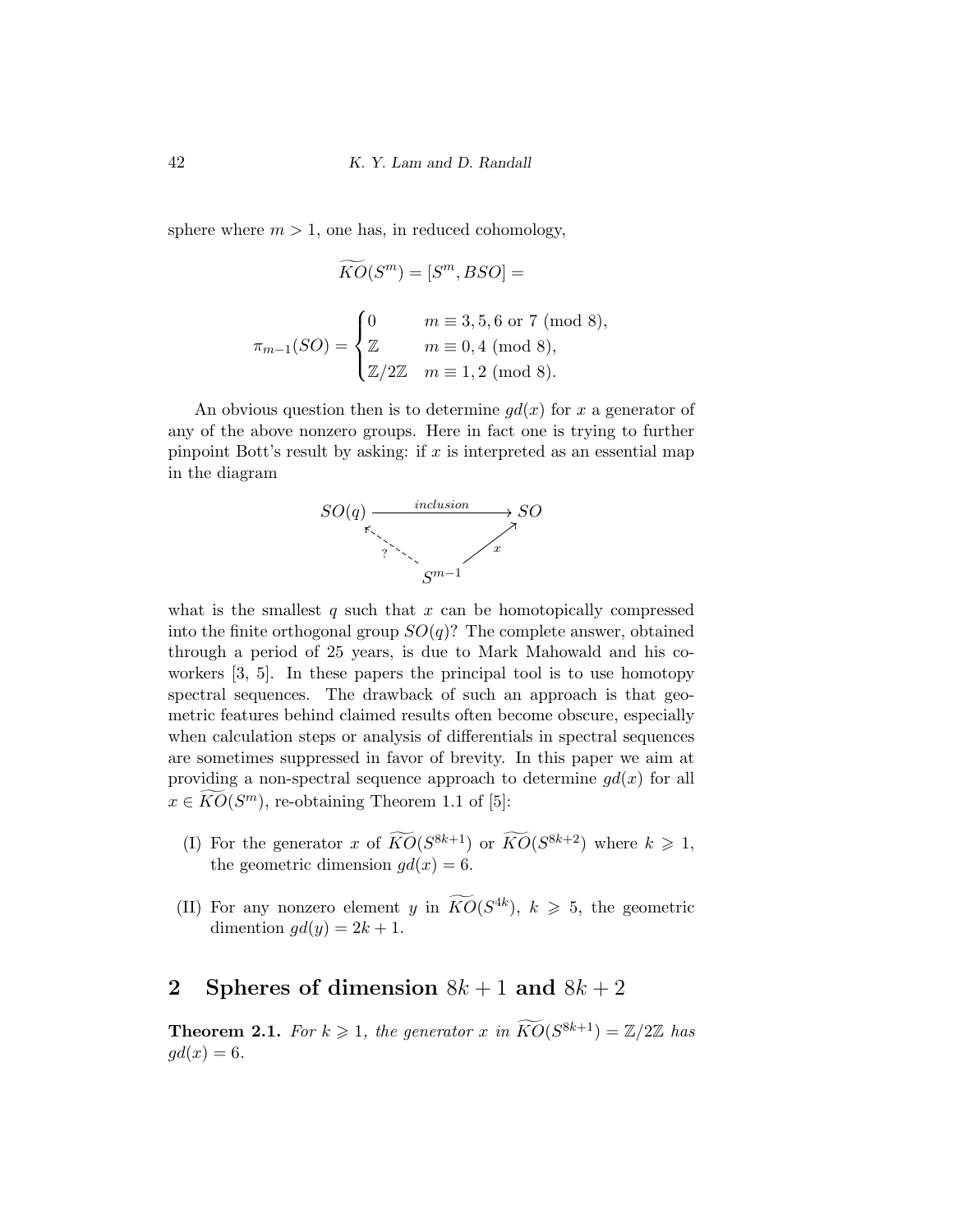This is the second part of Theorem 1.1 of Davis-Mahowald [5], summarisable by a "compression diagram" below:

$$
\longrightarrow BSO(5) \longrightarrow BSO(6) \longrightarrow BSO(7) \longrightarrow \dots \longrightarrow BSO(5)
$$
  
Yes  

$$
\overbrace{N_0} \longrightarrow \overbrace{S^{8k+1}}
$$
 x(essential)

Alternatively, one can say that Bott's generator in  $\pi_{8k}(SO) = \mathbb{Z}/2\mathbb{Z}$ "originates" from the finite orthogonal group  $SO(6)$ , but not from  $SO(5)$ . Our proof shall be accomplished in a number of geometric steps.

**Step A.** For  $k = 1$ , we construct a 6-dimensional vector bundle  $\eta$  over  $S^9$  that is stably non-trivial.

Let  $X = S^9 \cup_8 e^{10}$  be the Moore space obtained from  $S^9$  via attachment of a 10-dimensional cell using a self-map of  $S<sup>9</sup>$  of degree 8. Let  $c: X \longrightarrow S^{10}$  be the collapse map which pinches  $S^9$  to a point. In complex K-theory, the generator of  $\widetilde{K}(S^{10}) = \mathbb{Z}$  can be represented by a C-vector bundle  $\omega$  on  $S^{10}$  of C-dimension 5. It is well-known [4] that in  $H^{10}(S^{10};\mathbb{Z})=\mathbb{Z}$  the 5th Chern class

$$
c_5(w) = (5-1)! = 24
$$

so that  $\omega$  as a real vector bundle has Euler class 24. It follows that the pull-back vector bundle  $c^{\dagger}(\omega)$  over X has zero Euler class, and is thus sectionable.

As a result  $c^{\dagger}(\omega) = \zeta \oplus \epsilon_{\mathbb{C}}$  for some complex vector bundle  $\zeta$  over X with dim<sub>C</sub>  $\zeta = 4$  while  $\epsilon_{\mathbb{C}}$  is the trivial complex line bundle. Furthermore, since the first Chern class  $c_1(\zeta) = 0$ ,  $\zeta$  can be regarded to have structural group  $SU(4)$  rather than  $U(4)$ .

Step B. In Lie group representation theory [6, Chapter 13], one has

$$
\triangle^+_6: \mathrm{Spin}(6) \xrightarrow{\phantom{array}\qquad \approx \phantom{array}} SU(4) \xrightarrow{\phantom{array}\qquad \qquad } U(4),
$$

namely, the positive spinor representation  $\triangle^+_6$  of  $\mathrm{Spin}(6)$  into  $U(4)$  sends  $Spin(6)$  isomorphically onto the subgroup  $SU(4)$ . It thus follows that there is a 6-dimensional spinor bundle  $\eta$  over X such that  $\Delta_6^+(\eta)$  =  $\zeta$ . i.e., such that  $\zeta$  is the associated bundle of  $\eta$  via  $\triangle_6^+$ . Also, from construction one knows that  $y = \zeta - 4\epsilon_{\mathbb{C}}$  is a generator of  $\widetilde{K}(X) =$  $\widetilde{K}(S^9 \cup_8 e^{10}) = \mathbb{Z}/8\mathbb{Z}.$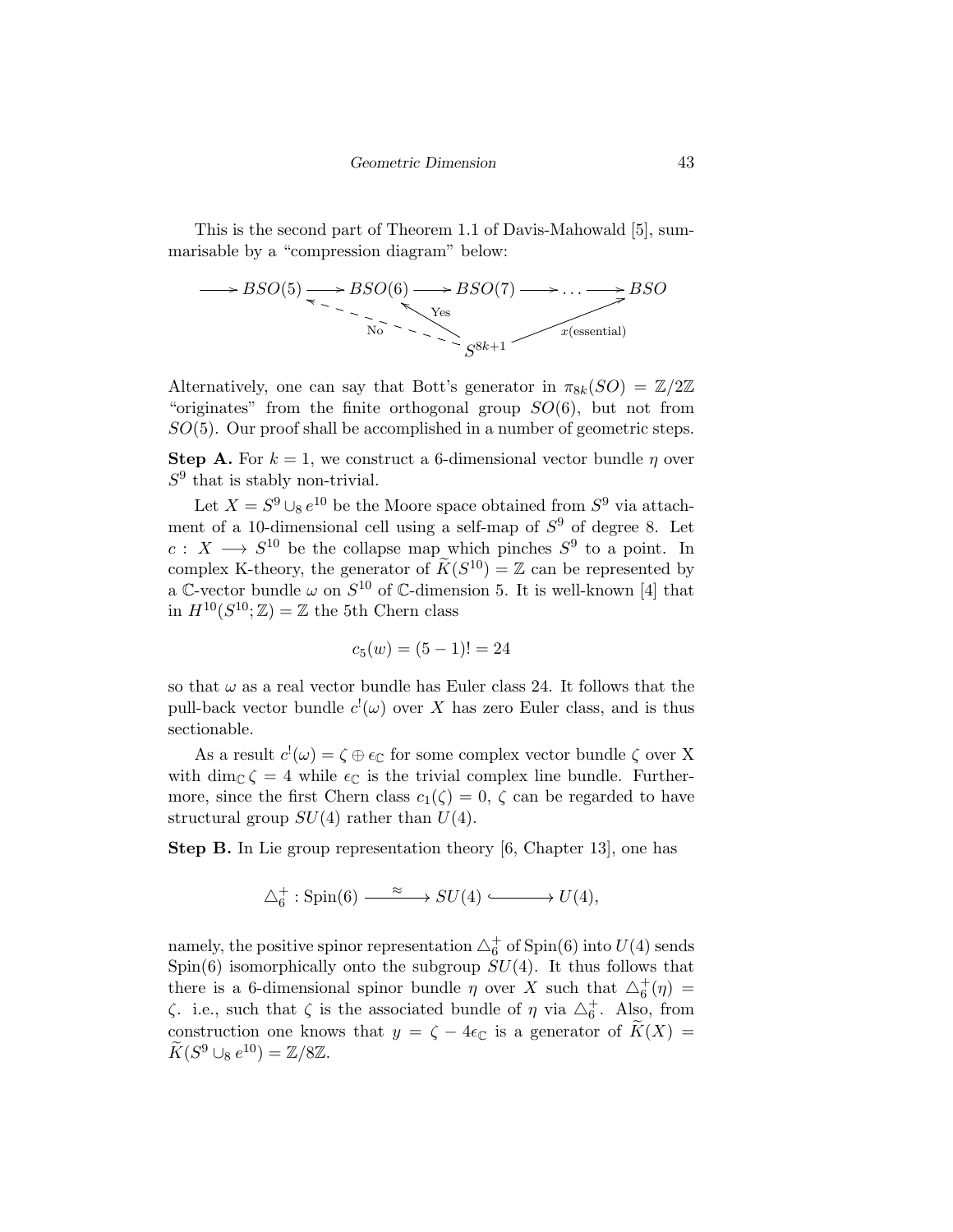**Step C.** We now make the crucial claim that  $\eta$  restricted to  $S^9$  is stably nontrivial, in other words  $\eta|_{S^9}$  represents the generator of  $\widetilde{KO}(S^9) =$  $\mathbb{Z}/2\mathbb{Z}$ . Our argument is inspired by the methods in [1]. Recall from representation theory that the double covering of  $SO(6)$  by  $Spin(6)$  fits into a commutative diagram



in which  $\lambda_2^{\mathbb{C}}$  denotes second exterior power operation for complex vector spaces. Going around clockwise one sees that the complexification of  $\eta$ can be computed via

$$
\eta \otimes \mathbb{C} = \lambda_2^{\mathbb{C}}(\Delta_6^+(\eta)) = \lambda_2^{\mathbb{C}}(y + 4\epsilon_{\mathbb{C}})
$$
  
\n
$$
= \lambda_2^{\mathbb{C}}(y) + \lambda_1^{\mathbb{C}}(y) \otimes_{\mathbb{C}} \lambda_1^{\mathbb{C}}(4\epsilon_{\mathbb{C}}) + \lambda_2^{\mathbb{C}}(4\epsilon_{\mathbb{C}})
$$
  
\n
$$
= -16y + 4y + 6\epsilon_{\mathbb{C}} = 4y + 6\epsilon_{\mathbb{C}}
$$
  
\n
$$
\neq 0 \text{ in } \tilde{K}(X)
$$

Here the term  $-16y$  is due to the fact that on  $\tilde{K}(S^{10})$ ,  $\lambda_2^{\mathbb{C}}$  $_{2}^{\mathbb{C}}$  operates as multiplication by  $-2^{5-1} = -16$ . If  $\eta$  were a stably trivial vector bundle on  $S^9$ , then  $\eta \oplus 4\epsilon$  would be trivialisable on  $S^9$ , so that it can be regarded as a pullback, via c, of some 10-dimensional vector bundle defined over  $S^{10}$ . But the complexification morphism

$$
\widetilde{KO}(S^{10}) \xrightarrow{\phantom{X} \otimes \mathbb{C}} \widetilde{K}(S^{10})
$$

is a trivial homomorphism  $\mathbb{Z}/2\mathbb{Z} \longrightarrow \mathbb{Z}$ , so  $\eta \otimes \mathbb{C} = (\eta \oplus 4\epsilon) \otimes \mathbb{C} - 4\epsilon_{\mathbb{C}}$ would be equal to  $10\epsilon_{\mathbb{C}} - 4\epsilon_{\mathbb{C}} = 6\epsilon_{\mathbb{C}}$ , contradicting the computation above.

**Step D.** On spheres  $S^{8k+1}$  with  $k > 1$  we can obtain 6-dimensional vector bundle by pulling back  $\eta$  via Adams maps A between mod 8 Moore spaces [2], as in

$$
S^{8k+1} \cup_{8} e^{8k+2} \xrightarrow{A} S^{8k-7} \cup_{8} e^{8k-6} \xrightarrow{A} \dots \xrightarrow{A} S^{17} \cup_{8} e^{18} \xrightarrow{A} S^{9} \cup_{8} e^{10} = X
$$

These spaces are 8j-fold suspensions of X with their  $\widetilde{K}$  groups all equal to  $\mathbb{Z}/8\mathbb{Z}$ , mutually isomorphic [2] under the induced homomorphisms  $A^*$ . We go on to point out, moreover, that for all  $k \geq 1$ ,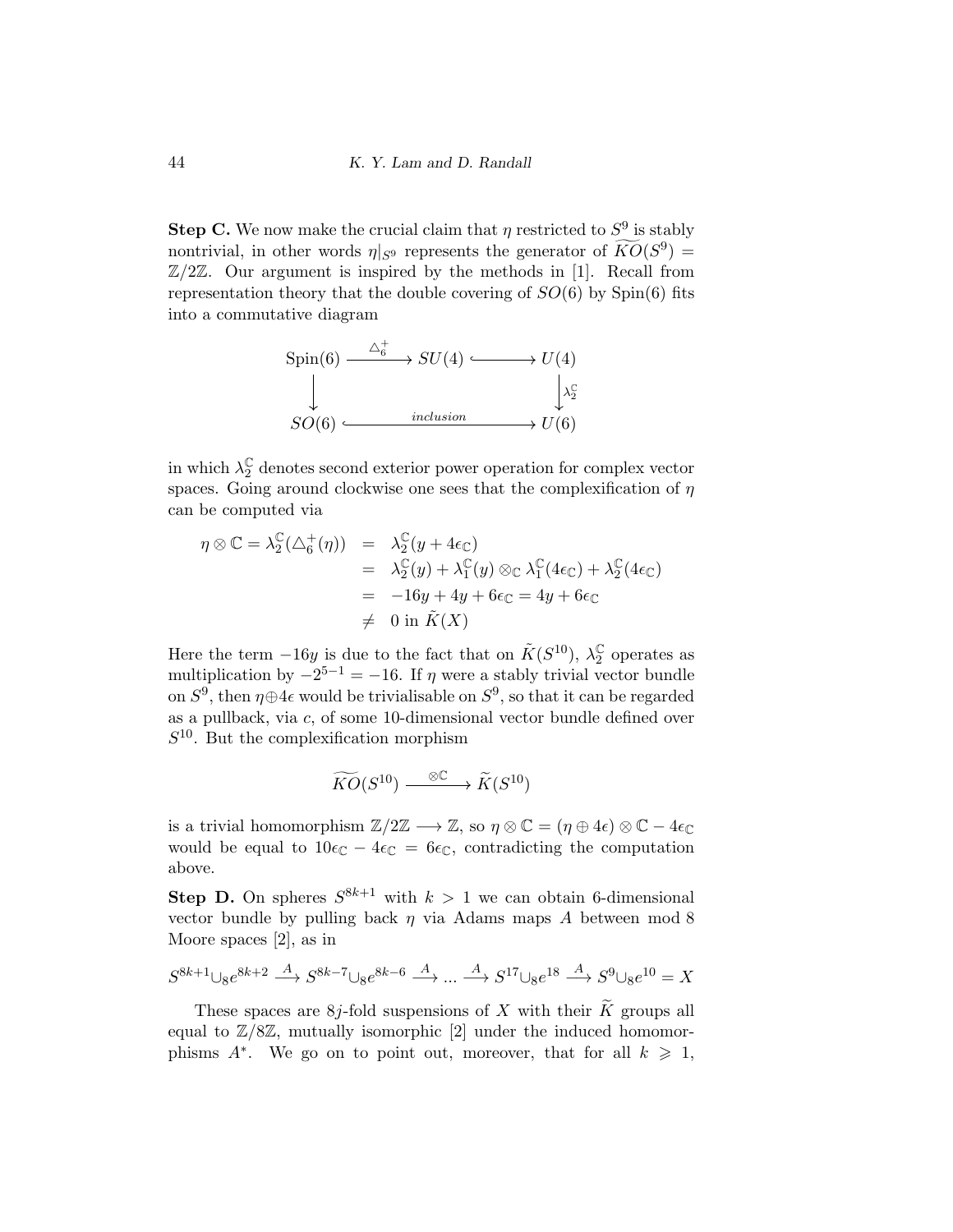$\widetilde{KO}(S^{8k+1}) = \mathbb{Z}/2\mathbb{Z} = \widetilde{KO}(S^{8k+2}),$  so that  $\widetilde{KO}(S^{8k+1} \cup_8 e^{8k+2})$  equals  $\mathbb{Z}/2\mathbb{Z} \oplus \mathbb{Z}/2\mathbb{Z}$ , with generators u, v such that v restricts trivially to  $\widetilde{KO}(S^{8k+1})$  while u doesn't. One needs to argue, further beyond Adams, that these  $\overline{KO}$  groups are mutually isomorphic under  $A^*$  as well. To this end notice that the  $v$  generators are obtained from the generators of the  $\mathbb{Z}/8\mathbb{Z}$  groups of K theory by realification, i.e. by forgetting complex structures. They thus do correspond under  $A^*$ . The pullback of the 6dimensional vector bundle  $\eta$  on X to  $S^{8k+1} \cup_{\mathfrak{g}} e^{8k+2}$  retains the crucial property of  $\eta$  pointed out in Step C, namely that it stably complexifies into the element of order 2 in  $\widetilde{K}(S^{8k+1} \cup_8 e^{8k+2})$ . This entails, again as in Step C, that the pullback of  $\eta$  is stably non-trivial on  $S^{8k+1}$ . It must therefore represent an  $u$  generator. In particular the generator  $x$ of  $\widetilde{KO}(S^{8k+1})$  now has a 6-dimensional vector bundle as representative, and  $qd(x) \leq 6$  follows.

**Step E.** Finally we will rule out the possibility that  $gd(x) \leq 5$ , by establishing

**Proposition 2.2.** Any 5-dimensional vector bundle  $\xi$  over  $S^{8k+1}$  must be stably trivial for all  $k \geq 1$ .

For the proof let us consider

$$
\Delta_5: \mathrm{Spin}(5) \xrightarrow{\phantom{A^A}} Sp(2) \xrightarrow{\phantom{A^A}} U(4) ,
$$

the 5-dimensional spinor representation into  $U(4)$  taking up isomorphic image  $Sp(2)$  inside  $U(4)$ . From representation theory one knows that the (left) quaternionic 2-plane bundle  $\Delta_5(\xi)$  associated to  $\xi$  satisfies

$$
\mu_2(\triangle_5(\xi)) \approx \xi \oplus \epsilon
$$

as real vector bundles, where  $\mu_2$  is the functorial operation described as in [8, §4].

Briefly, like the second symmetric power on real vector spaces,  $\mu_2$ is a functor which converts left vector spaces of dimension m over the quaternions into real vector spaces of dimension  $m(2m-1)$ . It enjoys the property

$$
\mu_2(V \oplus W) = \mu_2(V) \oplus V \hat{\otimes} W \oplus \mu_2(W)
$$

where  $\hat{\otimes}$  means taking tensor product over the quaternions after converting  $V$  into a right quaternionic vector space in the usual manner.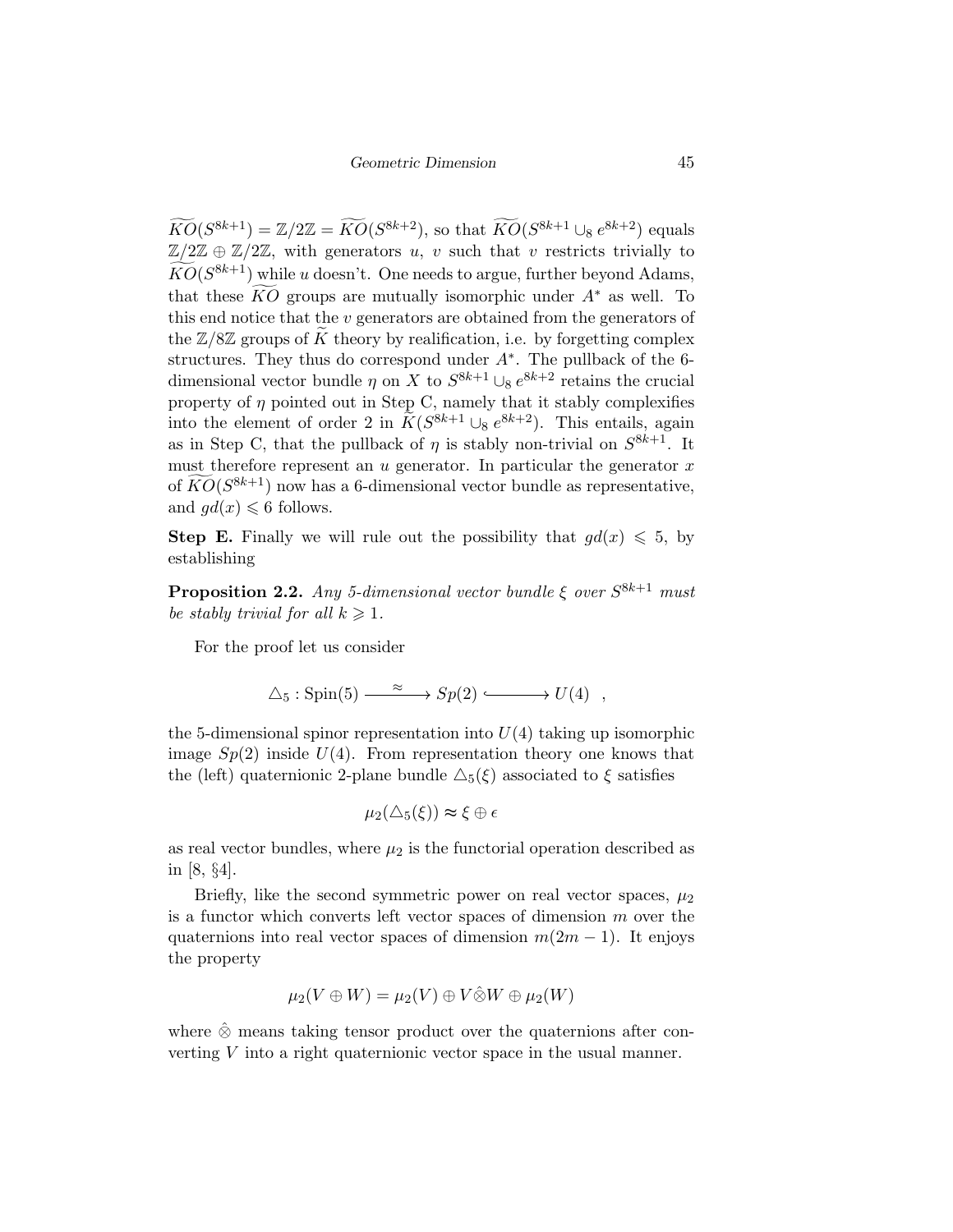Since  $\widetilde{KSP} (S^{8k+1}) = 0$  one has an isomorphism of symplectic vector bundles

$$
\Delta_5(\xi) \oplus n\epsilon_{\mathbb{H}} = (n+2)\epsilon_{\mathbb{H}}
$$

for *n* sufficiently large. Taking *n* large as well as even and applying  $\mu_2$ , one gets, in  $KO(S^{8k+1}),$ 

$$
\mu_2(\triangle_5(\xi)) \oplus \triangle_5(\xi) \hat{\otimes}_{\mathbb{H}}(n\epsilon_{\mathbb{H}}) \oplus \mu_2(n\epsilon_{\mathbb{H}}) = \mu_2((n+2)\epsilon_{\mathbb{H}})
$$

See [8]. The last two terms in this equation are, of course, trivial Rvector bundles. Since *n*, when even, annihilates  $\widetilde{KO}(S^{8k+1})$ , the middle term on the left side is also R-trivial. Hence the equation implies that  $\mu_2(\Delta_5(\xi))$ , and hence  $\xi$  itself, must be stably trivial.

The case of  $S^{8k+2}$  follows easily, as in

**Corollary 2.3.** For  $k \geq 1$  the generator  $x'$  in  $\widetilde{KO}(S^{8k+2}) = \mathbb{Z}/2\mathbb{Z}$  has  $gd(x')=6.$ 

This is because the unique essential map

$$
\eta: S^{8k+2} \longrightarrow S^{8k+1}
$$

is well-known to satisfy  $\eta'(x) = x'$ . Also, Proposition (2.2) on 5dimensional vector bundles carries over from  $S^{8k+1}$  to  $S^{8k+2}$ , with no change whatsoever.

## 3 The 6-dimensional bundle  $\eta$  over  $S^9$

When octonions are regarded as pairs of quaternions, their multiplication is well-known to be given by the formula

$$
(a_1, a_2) \times (b_1, b_2) \longrightarrow (a_1b_1 - \overline{b}_2a_2, b_2a_1 + a_2\overline{b}_1).
$$

This provides a bilinear multiplication  $\mathbb{R}^8 \times \mathbb{R}^8 \longrightarrow \mathbb{R}^8$  free of zero divisors. One can use the same formula to define multiplication of "bioctonions", by regarding  $a_1, a_2, b_1, b_2$  themselves as octonions. This gives a bilinear "Cayley-Dickson" multiplication

$$
\mu:\,\mathbb{R}^{16}\times\mathbb{R}^{16}\longrightarrow\mathbb{R}^{16}
$$

which is long known to have zero divisors. However [7] some restrictions of  $\mu$  to "partial multiplications" will be zero-divisior free. Two such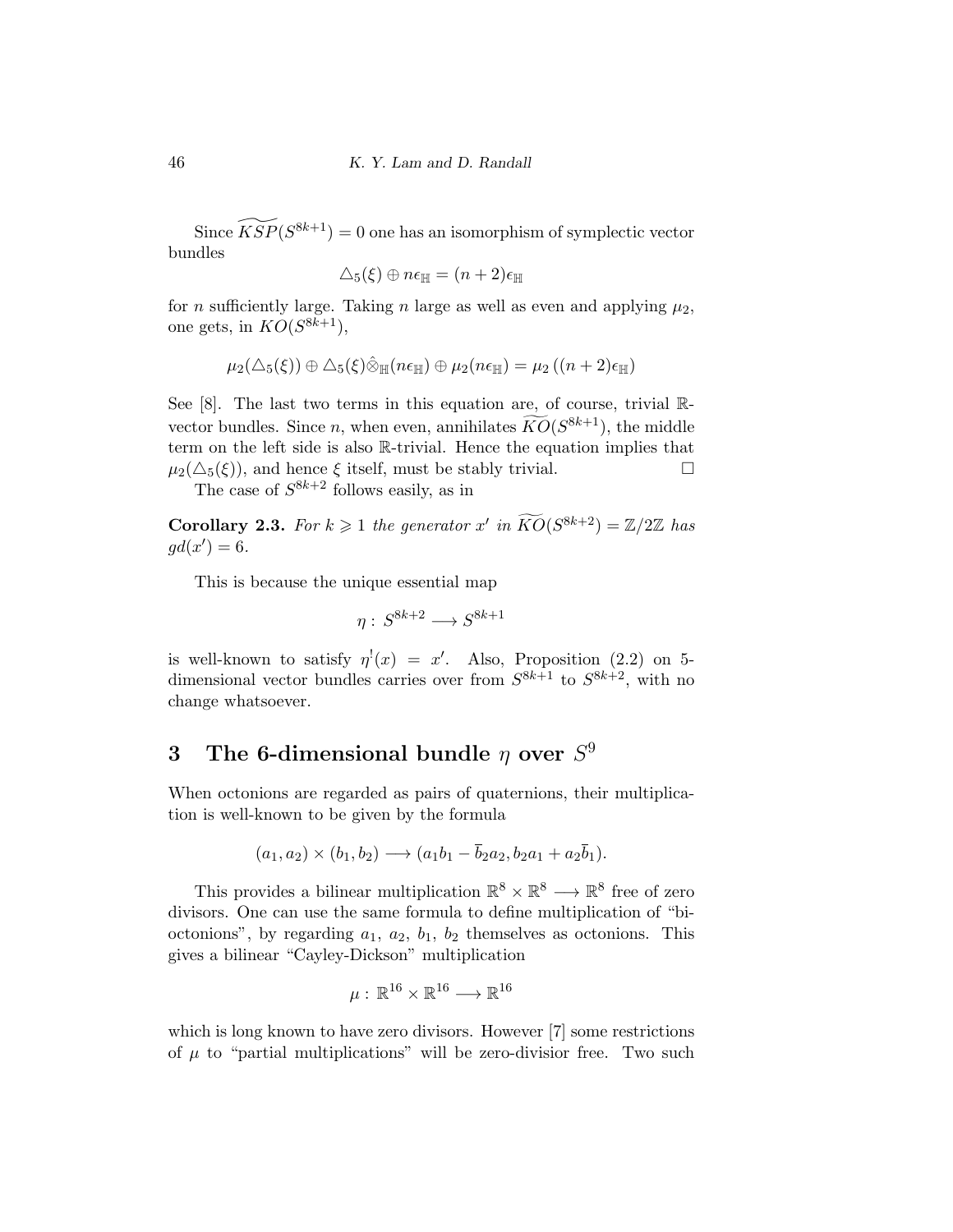restrictions are the  $\mu_r$  and the  $\mu_c$  below:

$$
\mu_r: \mathbb{R}^9 \times \mathbb{R}^{16} \longrightarrow \mathbb{R}^{16}
$$
  

$$
\mu_c: \mathbb{R}^{10} \times \mathbb{R}^{10} \longrightarrow \mathbb{R}^{16}
$$

where for  $\mu_r$  we take  $(a_1, a_2)$  only with  $a_1 \in \mathbb{R}$ , and for  $\mu_c$  we take  $(a_1, a_2), (b_1, b_2)$  with  $a_1 \in \mathbb{C}, b_1 \in \mathbb{C}$ . These two zero-divisor free multiplications are "compatible" in that they coincide over the mutual subdomain  $\mathbb{R}^9 \times \mathbb{R}^{10}$ . Both multiplications are in fact "orthogonal", in the sense that the norm of the product equals the product of the norms of the factors.

For a line  $\lambda$  through the origin in  $\mathbb{R}^n$  write  $[\lambda]$  for the corresponding point of the real projective space  $\mathbb{R}P^{n-1}$ . Let  $\eta_0$  be the 6-dimensional vector bundle over  $\mathbb{R}P^9$  obtained by setting up over  $[\lambda]$  the fiber  $\eta_0^{[\lambda]}$  $\begin{matrix} [\Delta] \ 0 \end{matrix}$ given by the short exact sequence

$$
0\longrightarrow\lambda\otimes\left(\lambda\otimes\mathbb{R}^{10}\right)\xrightarrow{id_{\lambda}\otimes\hat{\mu}_{c}}\lambda\otimes\mathbb{R}^{16}\xrightarrow{\qquad}\eta_{0}^{[\lambda]}\longrightarrow 0
$$

where  $\hat{\mu}_c$  sends  $\lambda \otimes \vec{v} \subset \lambda \otimes \mathbb{R}^{10}$  to  $\mu_c(\lambda \times \vec{v})$ . To see the geometric meaning of this sequence, note that  $\lambda \otimes (\lambda \otimes \mathbb{R}^{10})$  is canonically isomorphic to  $\mathbb{R}^{10}$ . Exactness means that, over  $\mathbb{R}P^{9}$ , the Whitney sum of 16 copies of the Hopf line bundle has 10 independent sections, with  $\eta_0$  as direct sum complement. Note that  $\eta_0$  isn't stably trivial, as  $\widetilde{KO}(\mathbb{R}P^9) = \mathbb{Z}/32\mathbb{Z}$ , with  $\lambda - \epsilon$  as generator. When  $[\lambda]$  happens to be in  $\mathbb{R}P^{8}$ , this exact sequence fits into a commutative diagram

$$
\lambda \otimes (\lambda \otimes \mathbb{R}^{10}) \xrightarrow{id_{\lambda} \otimes \hat{\mu}_{c}} \lambda \otimes \mathbb{R}^{16} \longrightarrow \eta_{0}^{[\lambda]}
$$

$$
\downarrow \qquad \qquad \downarrow \qquad \qquad \downarrow
$$

$$
\lambda \otimes (\lambda \otimes \mathbb{R}^{16})
$$

This is to say that over  $\mathbb{R}P^8$ ,  $\eta_0$  is isomorphic to the 6-dimensional trivial bundle whose "constant" fiber is the normal bundle of  $\lambda \otimes (\lambda \otimes \mathbb{R}^{10})$ inside  $\lambda \otimes (\lambda \otimes \mathbb{R}^{16})$ , which is framed by the standard normal frame of  $\mathbb{R}^{10}$  inside  $\mathbb{R}^{16}$ . By pinching  $\mathbb{R}P^8$  to a point and identifying all

$$
\left\{\eta^{[\lambda]}_0\right\}_{[\lambda] \in \mathbb{R}P^8}
$$

into one vector space according to such framing, one obtains a 6-dimensional vector bundle over  $S^9$ , denoted again by  $\eta_0$ , which represents the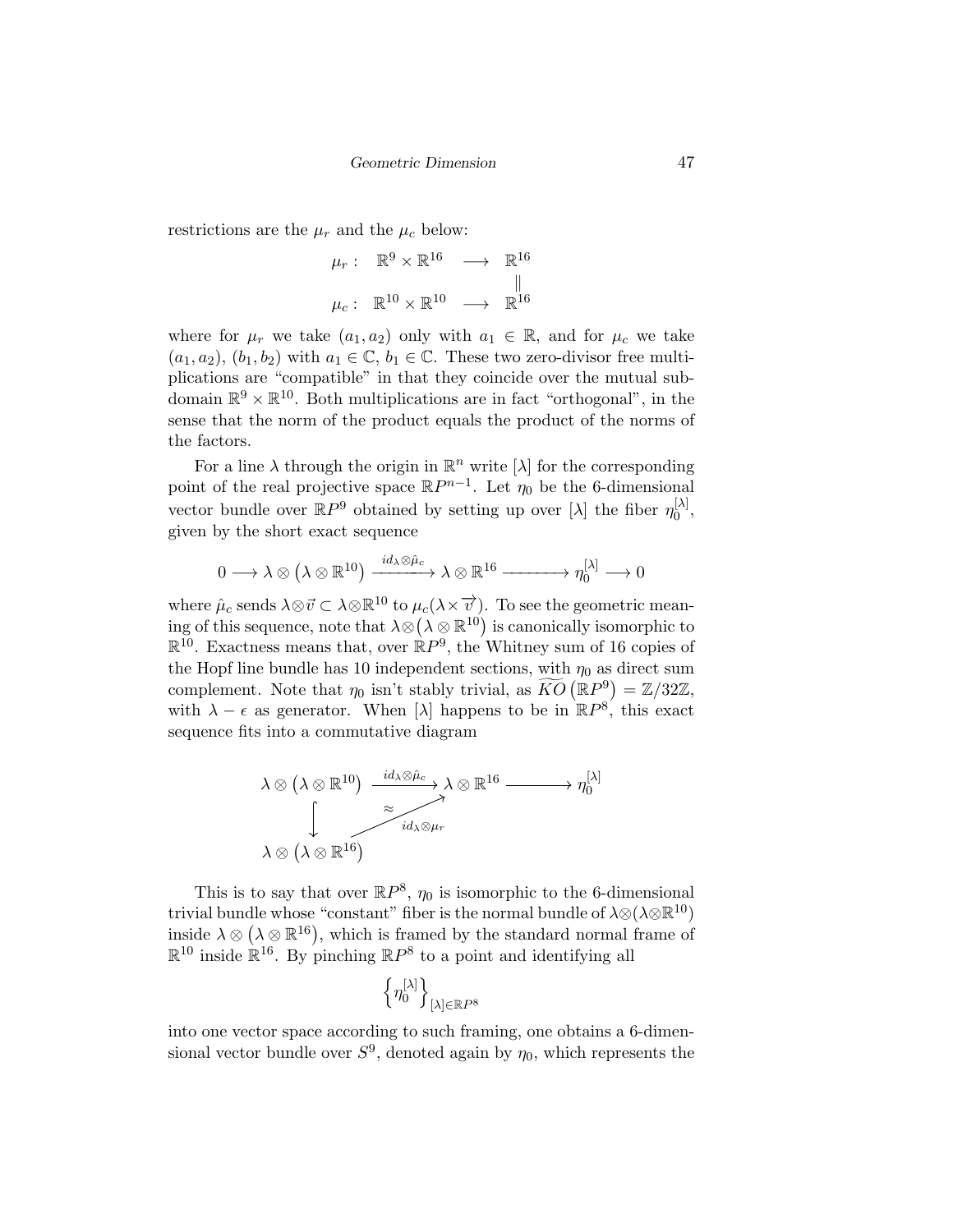generator of  $\widehat{KO}(S^9)$ . Indeed it is not hard to show that this  $\eta_0$  further extends to a vector bundle  $\tilde{\eta}_0$  over  $S^9 \cup s e^{10}$ , but we'll omit the details.<br>Such  $\tilde{\kappa}_1$  can provide a congrete alternative to the vector bundle g in  $\tilde{s}_2$ Such  $\tilde{\eta}_0$  can provide a concrete alternative to the vector bundle  $\eta$  in §2.

## 4 Spheres of dimension  $4k, k \ge 5$

**Theorem 4.1.** For  $k \ge 5$  any nonzero element x in  $\widetilde{KO}(S^{4k}) = \mathbb{Z}$  has  $gd(x) = 2k + 1.$ 

This is the first part of Theorem (1.1) of Davis-Mahowald [5]. It was actually established much earlier in [3]. Very briefly, the complexification map  $\widetilde{KO}(S^{4k}) \stackrel{\otimes \mathbb{C}}{\longrightarrow} \widetilde{K}(S^{4k})$  is a monomorphism. If x is represented by a vector bundle  $\zeta$  of R-dimension m then  $x \neq 0 \Rightarrow x \otimes \mathbb{C} \neq 0$ . Thus  $x \otimes \mathbb{C}$  has nontrivial Chern character, and so  $\zeta \otimes \mathbb{C}$  must have a nonzero  $2k^{th}$  Chern class. This already forces  $m \geq 2k$ . If  $m = 2k$ , then  $\zeta \otimes \mathbb{C} \approx \zeta \oplus \zeta$  as real vector bundles and in terms of Euler classes  $\chi$ 

$$
0 \neq c_{2k} (\zeta \otimes \mathbb{C}) = \chi_{4k} (\zeta \oplus \zeta) = \chi_{2k} (\zeta) \smile \chi_{2k} (\zeta) = 0
$$

because cup product is taken in the ring  $\widetilde{H}^*(S^{4k})$ . This contradiction forces  $m \geq 2k + 1$ .

Finally, the fact that there exists indeed a  $(2k+1)$ -dimensional vector bundle which represents the generator x of  $\widehat{KO}(S^{4k})$  has been established quite early in [3]. This is again established in [5], through a comparison of the Postnikov tower of BSO with its connective covers [9]. We are not aware of any other existence proofs in the literature. In any event, with the above theorems, the geometric dimension of nonzero elements in the  $KO$  theory of an arbitrary sphere of dimensions different from 1,2,4,8,12 and 16 is now completely determined. There is little difficulty in handling these exceptional dimensions case by case. Indeed the answer to all nontrivial cases are already tabulated at the end of [5].

Postscript: The content of this article was presented by the first author at the 2008 meeting of the Sociedad Matematica Mexicana in Guanajuato, in a special session on algebraic topology dedicated to Professor Sam Gitler. At that time the authors were unaware of the paper by M. Cadek and M. Crabb entitled "G−structures on spheres", published in Proc. London Math. Soc. (3)93(2006), 791-816. In an appendix to their paper, Cadek and Crabb included a self-contained proof of the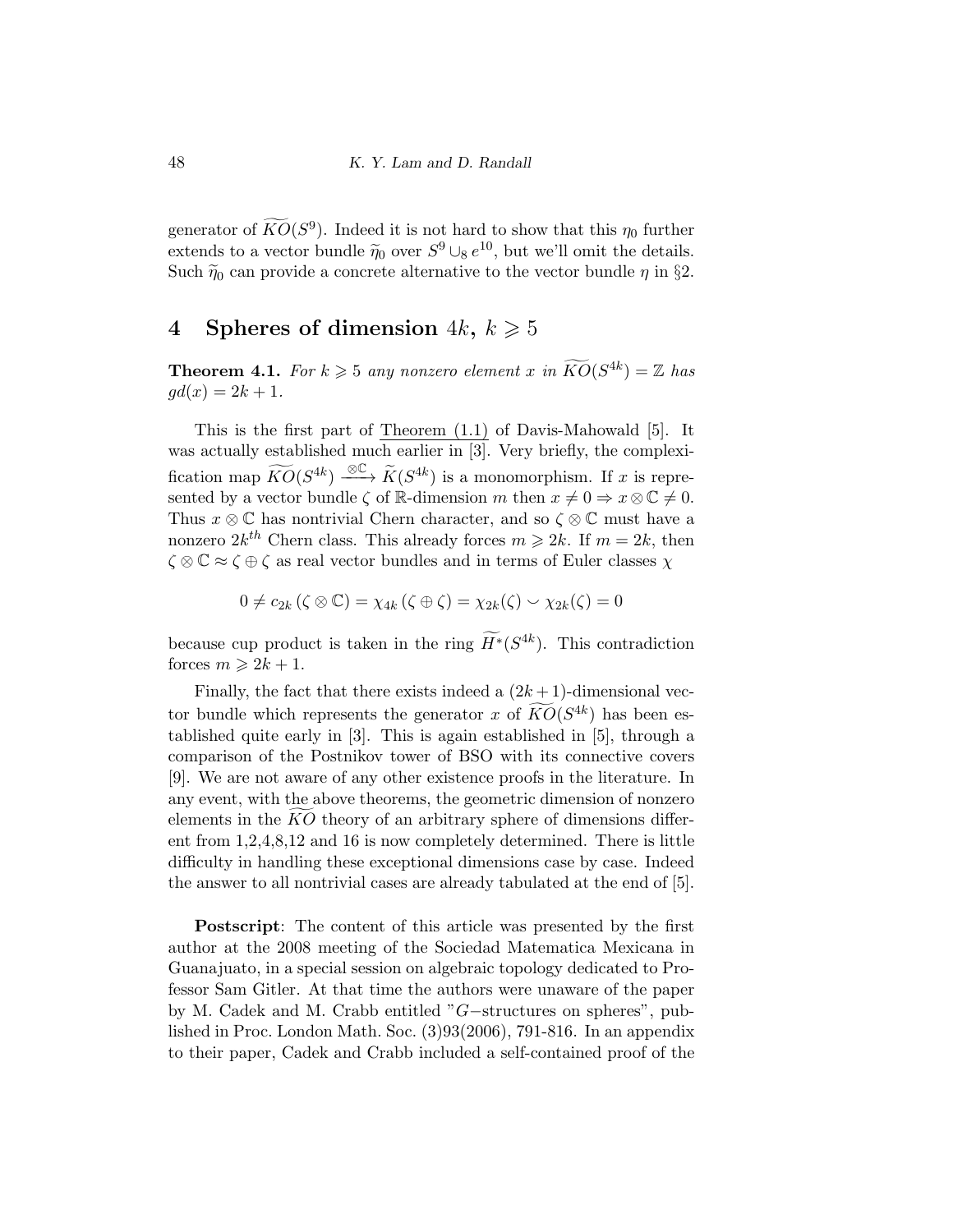Davis-Mahowald Theorem 1.1 in [5]. Their proof and ours, while independently arrived at, overlap to some extent. In our treatment more emphasis was placed on explicit constructions, such as the algebraic description of the 6-dimensional vector bundle  $\eta$  over  $S^9$ . Also, as a conclusive step, we provided an original proof that any 5−dimensional vector bundle over a sphere of dimension at least 9 must be stably trivial. Our approach is elementary throughout, using standard  $K$ −theory. Such an approach, we believe, is much in line with Sam Gitler's mathematical style.

#### Acknowledgement

The authors are grateful to the editors of Morfismos for an invitation to publish this write-up of the 2008 talk. They wish to record their sincere appreciation to Sam Gitler's long term friendship and encouragement to both of them.

The second author is partially supported by a Distinguished Professorship at Loyola University.

Kee Yuen Lam Department of Mathematics, University of British Columbia, Vancouver, B.C., V6T 1Z2, Canada, lam@math.ubc.ca

Duane Randall Department of Mathematics, Loyola University, New Orleans, LA 70118, USA, randall@loyno.edu

### References

- [1] Adams J. F.; Geometric dimension of bundles over  $RP^n$ , International Conference on Prospects in Mathematics, Kyoto University  $(1973), 1-17.$
- [2] Adams J. F.; On the groups  $J(X)$ , IV. Topology 5 (1966), 21–71.
- [3] Barratt M. G., Mahowald M.; The metastable homotopy of  $O(n)$ , Bull. Amer. Math. Soc. 70 (1964), 758–760.
- [4] Bott R.; Stable homotopy of classical groups, Ann. of Math. 70 (1959), 313–337.
- [5] Davis D., Mahowald M.; The  $SO(n)$  of origin, Forum Math. 1 (1989), 239–250.
- [6] Husemoller D.; Fiber bundles, 2nd edition, Springer-Verlag, New York (1975).